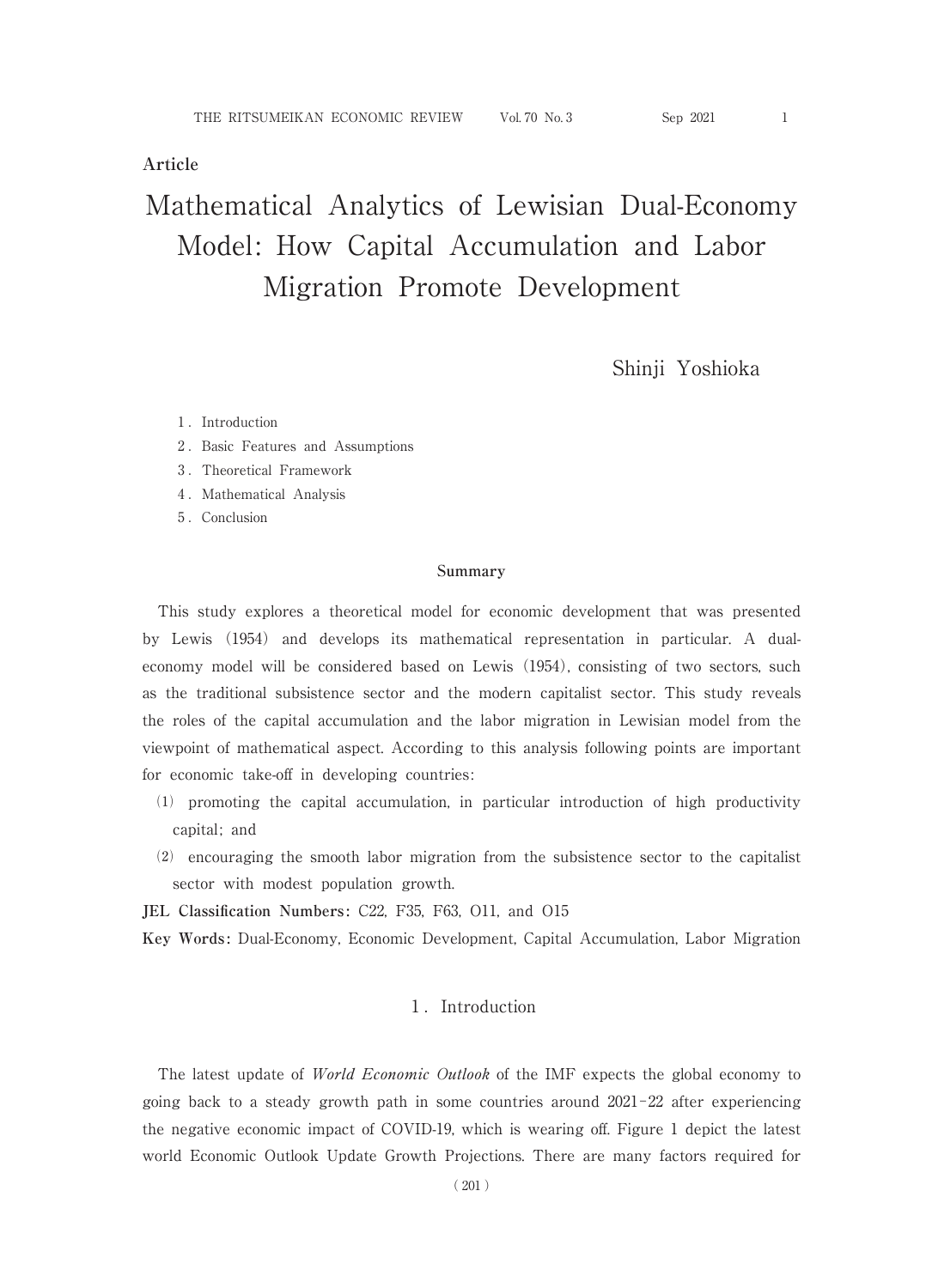|                                             |         | Projections |      |
|---------------------------------------------|---------|-------------|------|
| (real GDP, annual percent change)           | 2020    | 2021        | 2022 |
| World Output                                | $-3.2$  | 6.0         | 4.9  |
| Advanced Economies                          | $-4.6$  | 5.6         | 4.4  |
| United States                               | $-3.5$  | 7.0         | 4.9  |
| Euro Area                                   | $-6.5$  | 4.6         | 4.3  |
| Germany                                     | $-6.5$  | 4.6         | 4.3  |
| France                                      | $-8.0$  | 5.8         | 4.2  |
| Italy                                       | $-8.9$  | 4.9         | 4.2  |
| Spain                                       | $-10.8$ | 6.2         | 5.8  |
| Japan                                       | $-4.7$  | 2.8         | 3.0  |
| United Kingdom                              | $-9.8$  | 7.0         | 4.8  |
| Canada                                      | $-5.3$  | 6.3         | 4.5  |
| Other Advanced Economies                    | $-2.0$  | 4.9         | 3.6  |
| Emerging Market and Developing Economies    | $-2.1$  | 6.3         | 5.2  |
| Emerging and Developing Asia                | $-0.9$  | 7.5         | 6.4  |
| China                                       | 2.3     | 8.1         | 5.7  |
| India                                       | $-7.5$  | 9.5         | 8.5  |
| ASEAN 5                                     | $-3.4$  | 4.3         | 6.3  |
| Emerging and Developing Europe              | $-2.0$  | 4.9         | 3.6  |
| Russia                                      | $-3.0$  | 4.4         | 3.1  |
| Latin America and the Caribbean             | $-7.0$  | 5.8         | 3.8  |
| <b>Brazil</b>                               | $-4.1$  | 5.3         | 1.9  |
| Mexico                                      | $-8.3$  | 6.3         | 4.2  |
| Middle East and Central Asia                | $-2.6$  | 4.0         | 3.7  |
| Saudi Arabia                                | $-4.1$  | 2.4         | 4.8  |
| Sub-Sahara Africa                           | $-1.8$  | 3.4         | 4.1  |
| Nigeria                                     | $-1.8$  | 2.5         | 2.6  |
| South Africa                                | $-7.0$  | 4.0         | 2.2  |
| Memorandum                                  |         |             |      |
| Emerging Market and Middle-Income Economies | $-2.3$  | 6.5         | 5.2  |
| Low-Income Developing Countries             | 0.2     | 3.9         | 5.5  |

**Table 1**: Latest World Economic Outlook Update Growth Projections

note: related to regional divisions, see IMF (2021). source: IMF (2021)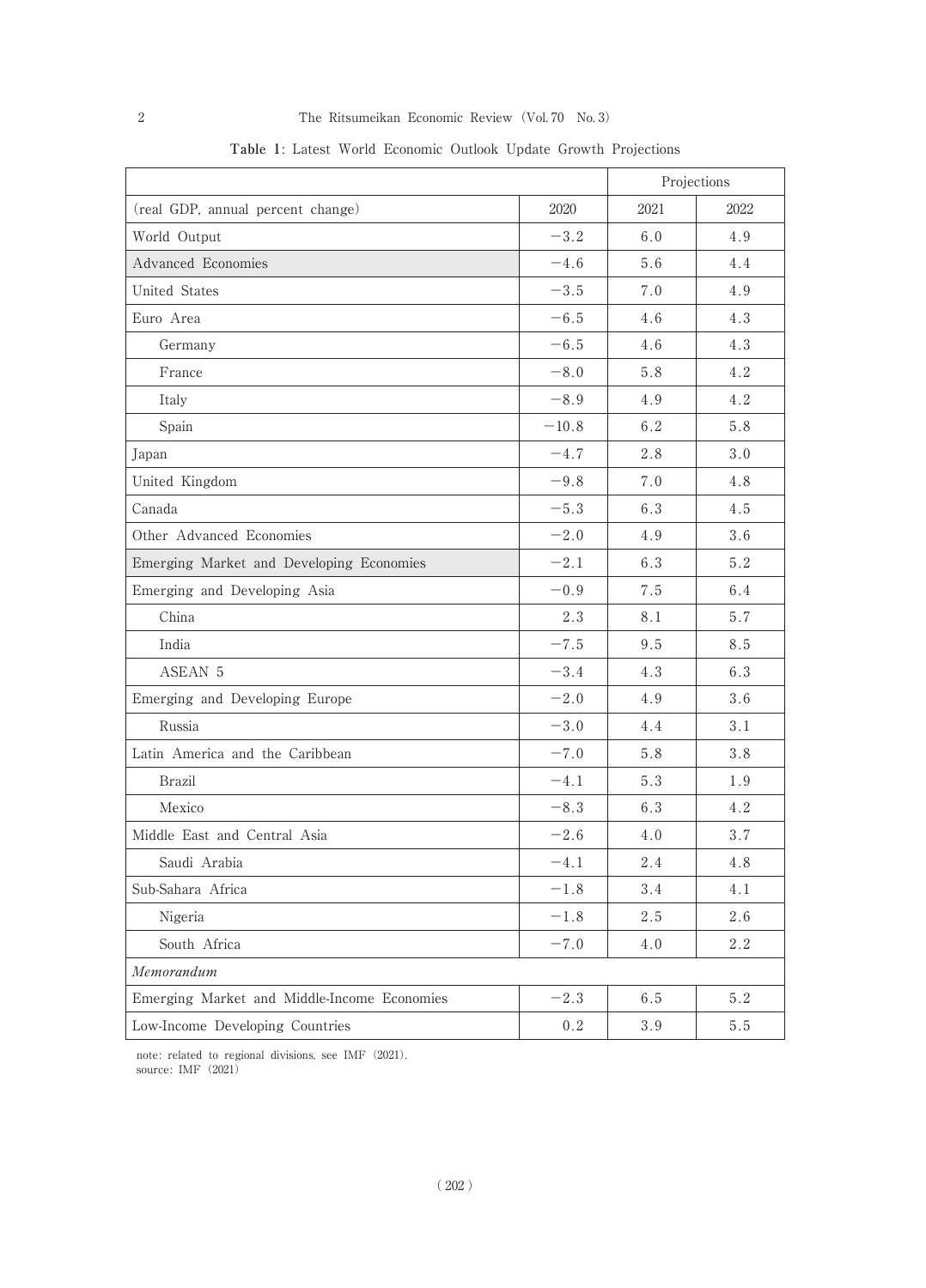sustainable growth, among those, one of the most important for economic development in emerging and developing countries is capital accumulation 1) .

This study intends to explore a theoretical model for economic development and to find some implications to both emerging and developing countries, including some Southeast Asian countries. Lewis (1954) originally presented this type of dual-economy model and a lot of economists have been developing it including Leamer (1987), Banerjee and Newman (1996) and Freeman and Lindauer (1999). Harris and Todaro (1970) include a politically determined minimum urban wage rate to dual-economy model while Emerson (2002) adds an element of corruption in a model. Solow (1956) and Goodfriend and McDermott (1995) contribute to theoretical aspect to a great deal.

This paper consists of five chapters including this introduction; the following second chapter presents some assumptions for the model, including sector structure, etc. ; the third chapter focuses on a theoretical framework of the model that are production functions, determination of wage and income, capital accumulation function, demand functions, and so on: the fourth chapter mathematically analyzes the model, using mainly differentiation; and the final and fifth chapter briefly concludes the discussion in the study to derive some policy implications for development economics in general and policies for Official Development Assistance (ODA). Moreover, this study shows that this dual-economy model is also applicable for one-time Japanese postwar high growth period analyzed by Yoshioka and Kawasaki (2016).

#### 2. Basic Features and Assumptions

Some basic features, including assumptions of Lewisian dual sector model in this study are as follows :

- ⑴ The economy consists of two sectors such as the capitalist and the subsistence sectors.
- ⑵ At the capitalist sector, wage rate is determined by marginal productivity of labor as usually assumed in mainstream economics.
- ⑶ At the subsistence sector, wage rate is equal to subsistence level while marginal productivity of labor is close to zero, which means that labor loses its scarcity 3) .
- ⑷ All of capital stock exists only at the capitalist sector while none utilized at the subsistence sector.
- ⑸ The capital accumulation or investment originates from the benefit of capital while wages at both sectors are consumed totally.
- ⑹ The capitalist sector goods are utilized for both consumption and investment while the subsistence sector goods are only for consumption.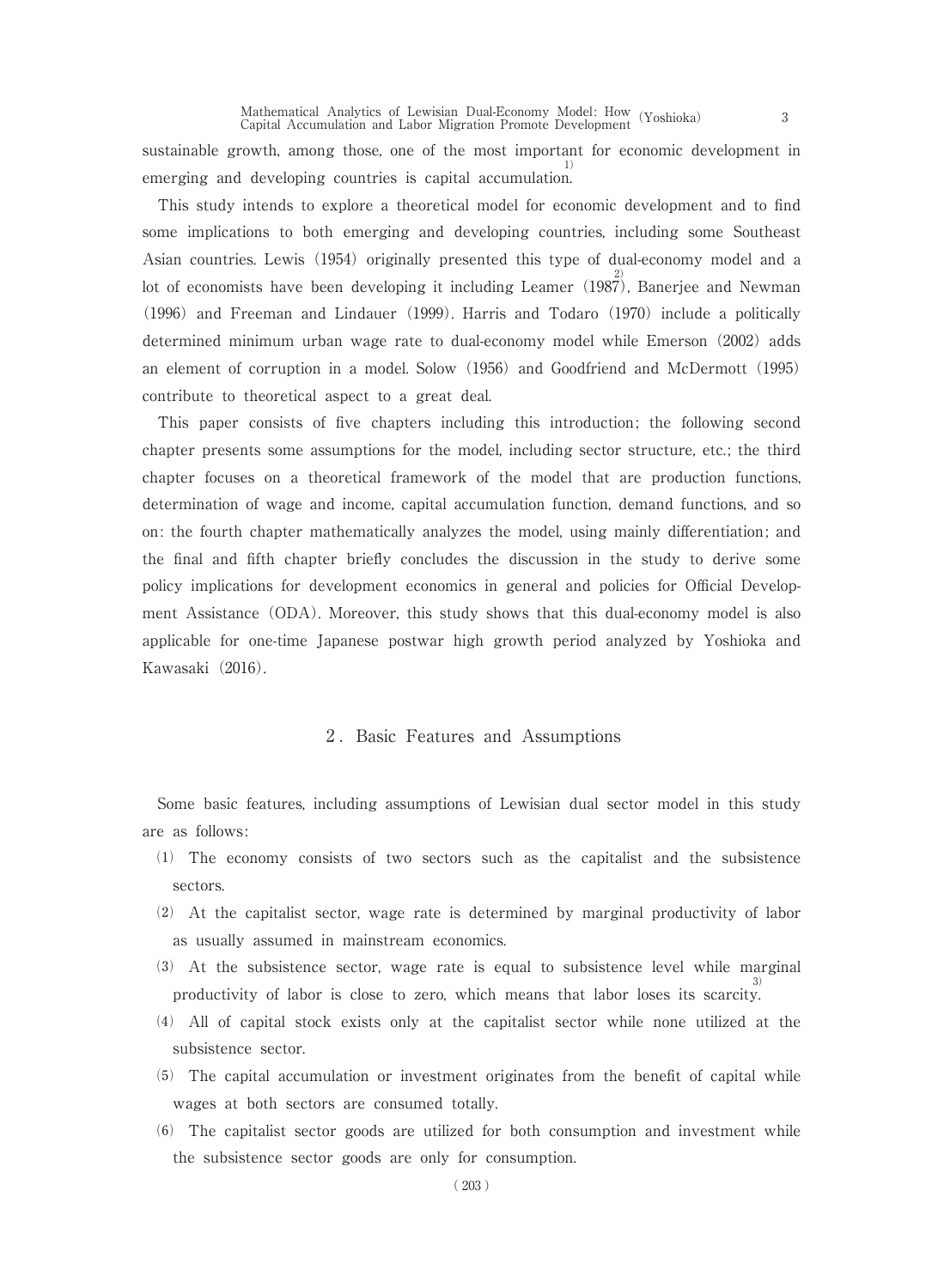- ⑺ Large and disguised unemployment exists at the subsistence sector, which could be a nearly infinite resource for unskilled labor supply for the capitalist sector 4) .
- ⑻ Prices of the subsistence sector goods are utilized as a measuring standard for the wage rate while the capitalist sector goods play the same role for subsistence sector goods.
- ⑼ The model itself is not dynamic but based on a comparative-static basis.
- ⑽ A closed economy is assumed for simplification of the model 5) .

## .Theoretical Framework

Lewisian dual-economy model then could be mathematically represented as following set of equations : 6)

(EQ1) production functions

$$
Y = Y_c + Y_s
$$
  
\n
$$
L = L_c + L_s
$$
  
\n
$$
Y_c = f(K, L_c)
$$
  
\n
$$
Y_s = g(L_s)
$$

(EQ2) wage rates and aggregated wage incomes

8)

$$
w_c = \frac{1}{p} \cdot \frac{\partial f}{\partial L_c}
$$

$$
w_s > \frac{\partial g}{\partial L_s} \approx 0
$$

$$
w_c > w_s
$$

$$
W_c = w_c L_c
$$

$$
W_s = w_s L_s
$$

$$
W = W_c + W_s
$$

(EQ3) capital accumulation 9)

$$
\frac{dK}{dt} = rK - \mu K
$$
  
or 
$$
K = \int_{-\infty}^{0} (rK - \mu K) dt
$$

(EQ4) demand functions

$$
D=D_c+D_s
$$
  

$$
D_c=\varphi(p, r, W_c, W_s, Y_s-W_s)
$$

( 204 )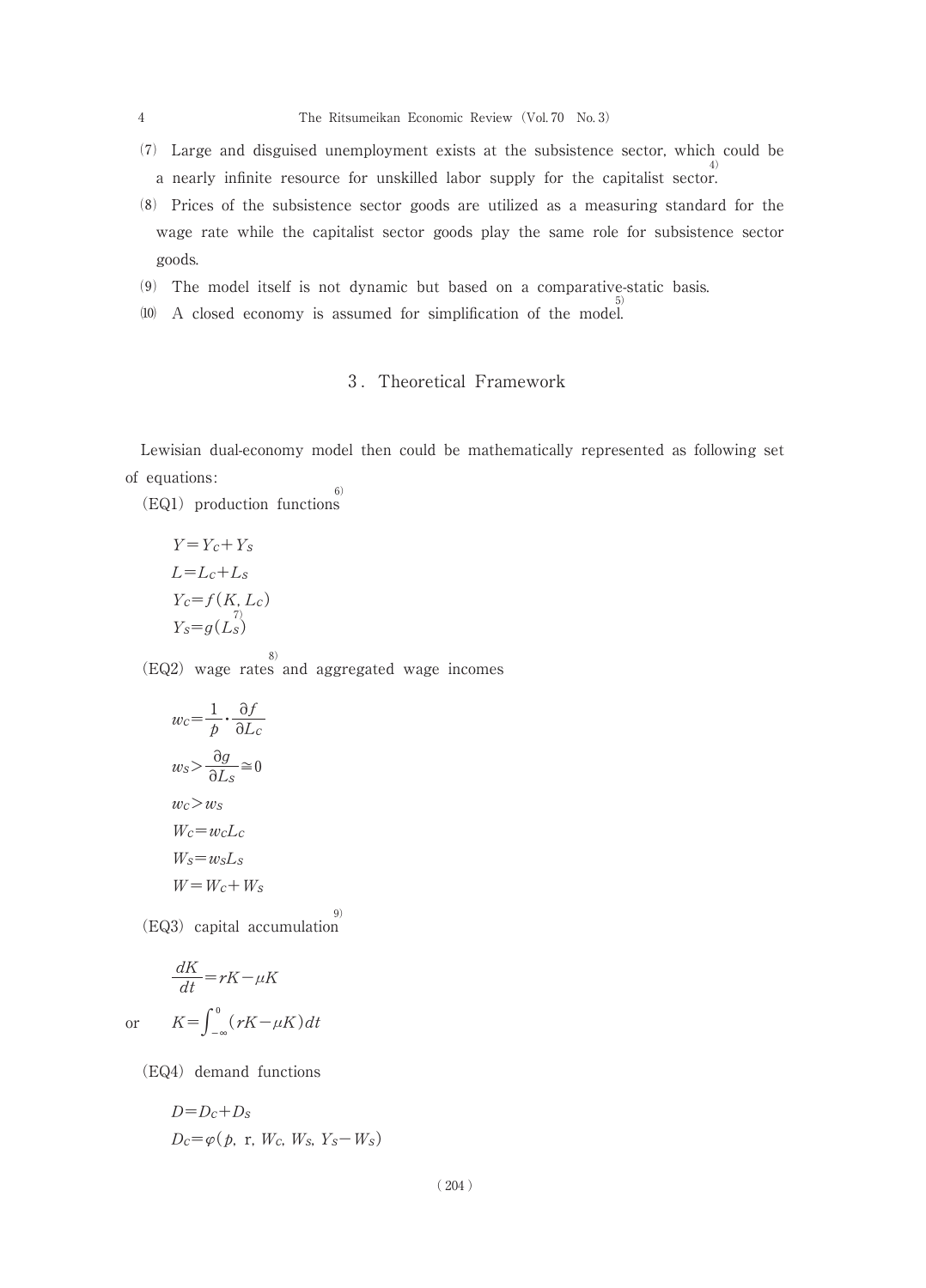Mathematical Analytics of Lewisian Dual-Economy Model : How Capital Accumulation and Labor Migration Promote Development(Yoshioka) 5

 $D_s = \phi$  (*b*, *W<sub>c</sub>*, W<sub>s</sub>, *Y<sub>s</sub>*  $-W_s$ )

(EQ5) coincidence of demand and supply

| $Y = D$                                                           |
|-------------------------------------------------------------------|
| $Y_c = D_c$                                                       |
| $Y_s = D_s$                                                       |
| where $Y_i$ output $(i = C, S \text{ or none})$                   |
| $f, g$ production functions                                       |
| $K$ capital stock (only at capitalist sector)                     |
| $L_i$ labor $(i = C, S \text{ or none})$                          |
| $w_i$ wage rate $(i = C \text{ or } S)$                           |
| $W_i$ wage income $(i = C, S \text{ or none})$                    |
| $p$ price level of subsistence goods measured by capitalist goods |
| $r$ profit rate of capital at capitalist sector or marginal       |
| $p$ production rate of capital                                    |
| $\mu$ depreciation rate of capital                                |
| $t$ time                                                          |
| $D_i$ demand $(i = C, S \text{ or none})$                         |
| $\varphi, \psi$ demand functions                                  |

## 4. Mathematical Analysis

The third equation of (EQ4) implies that the demand for subsistence goods does not depend on capital profit at capitalist sector but on following four factors:

- (1) price level (i.e.,  $p$ );
- (2) labor income at the capitalist sector (i.e.,  $W_c$ );
- (3) labor income at the subsistence sector (i.e.,  $W_s$ ); and
- (4) non-wage income at subsistence sector (i.e.,  $Y_s-W_s$ ).

Based on the equations of (EQ1), (EQ4) and (EQ5), the following equations of (EQ6) apparently hold:

(EQ6) coincidence of demand and supply of subsistence goods

$$
g(LS) = \phi(p, WC, WS, YS - WS)
$$
  
or 
$$
g(LS) = \lambda(p, WC, WS)
$$
  
where  $\lambda(p, WC, WS) \equiv \phi(p, WC, WS, YS - WS)$ 

The latter equation of (EQ6) can be solved as a function of price level of subsistence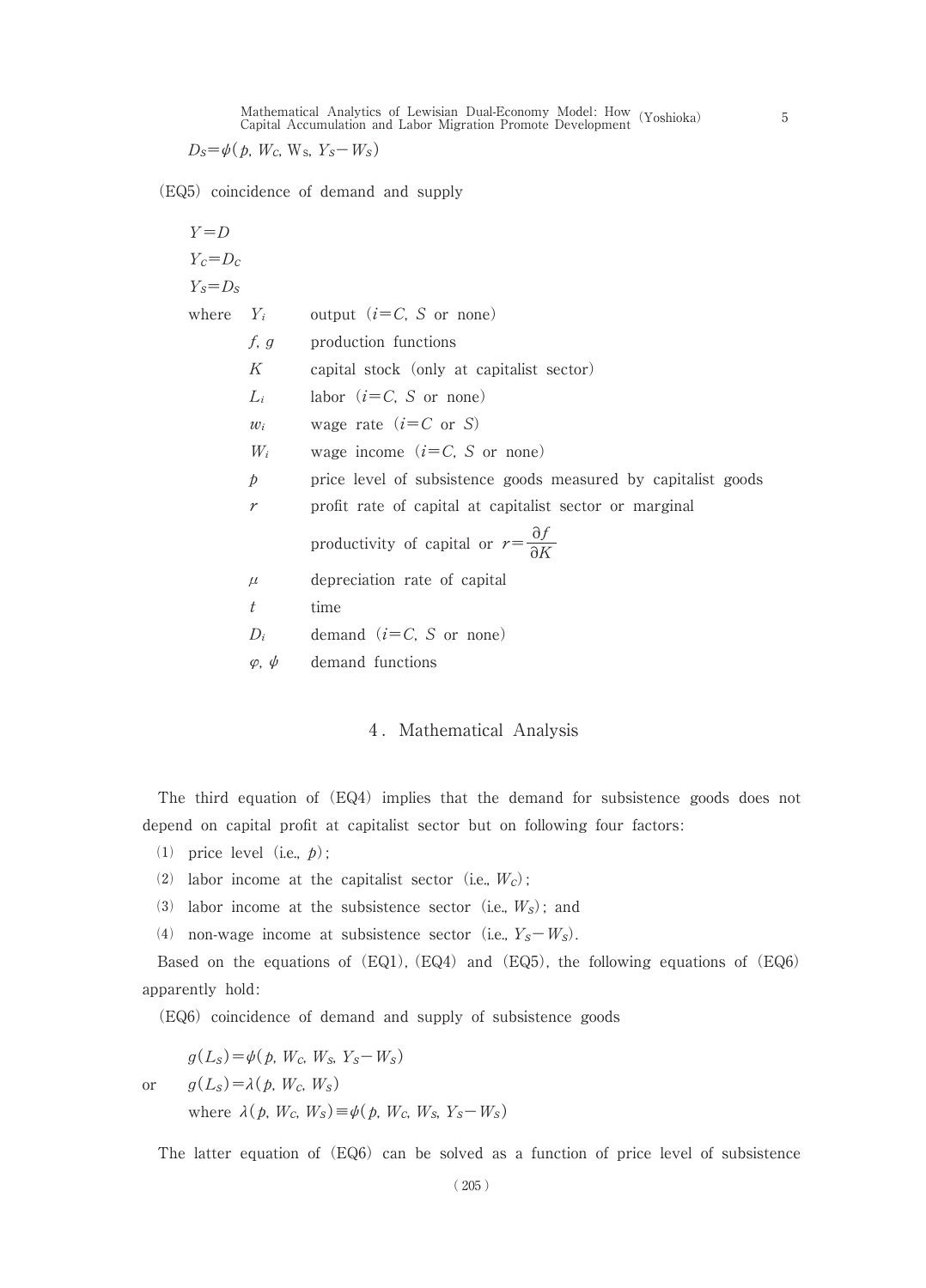goods measured by capitalist goods as follows:

(EQ7) prices of subsistence goods measured by capitalist goods or price function

 $p=\pi(w_c, w_s, L_c, L_s)$ where  $\pi$  price function

Supposed that the labor supply is constant in a short run, the labor migration from the subsistence sector to the capitalist sector brings following four results :

- (1) decrease of subsistence sector goods output;
- ⑵ increase of wage income at the capitalist sector ;
- ⑶ decrease of wage income at the subsistence sector ; and
- ⑷ increase of total wage income.

These results are mathematically represented as follows:

(EQ8) effect of labor migration from the subsistence sector to the capitalist sector

<0

$$
\frac{\partial g}{\partial L_c} < 0 \quad \text{since } \frac{\partial g}{\partial L_s} < 0 \text{ and } \frac{\partial L_s}{\partial L_c} < 0
$$
  

$$
\frac{\partial W_c}{\partial L_c} > 0
$$
  

$$
\frac{\partial W_s}{\partial L_c} > 0 \quad \text{since } w_c > w_s
$$

The first result of decreasing supply of subsistence sector goods might also bring a hike of its prices if its decrease of demand exceeds its decrease of supply . It's because the elasticity for subsistence sector goods against both income and prices is rather small. It, however, depends on the amount of labor migration since marginal labor productivity at the subsistence sector is assumed as close to zero. Following Figure 2 reports a conseputual image of this effect of labor migration on its marginal productivity.

On the other hand, also suppose that the capital stock is constant in a short run, price level of subsistence goods measured by capitalist goods (i.e.,  $p$ ) and labor at capitalist sector (i.e.,  $L_c$ ) are decided under the condition of the first equation of (EQ2) and the price function of (EQ7). At the above equations, other factors than these two variables such as  $p$  and  $L_c$  are not variables but intercept, which implies that they are decided according to functions of  $p$ ,  $L_c$  and K. Differentiating the first equation of (EQ2) and the equation of (EQ7), we then obtain following equations:

(EQ9) results of differentiation

$$
\frac{\partial^2 f}{\partial L_c} = \frac{\partial^2}{\partial L_c^2} \cdot \frac{dL}{dK} - \frac{\partial f}{\partial L} \cdot \frac{d\phi}{dK}
$$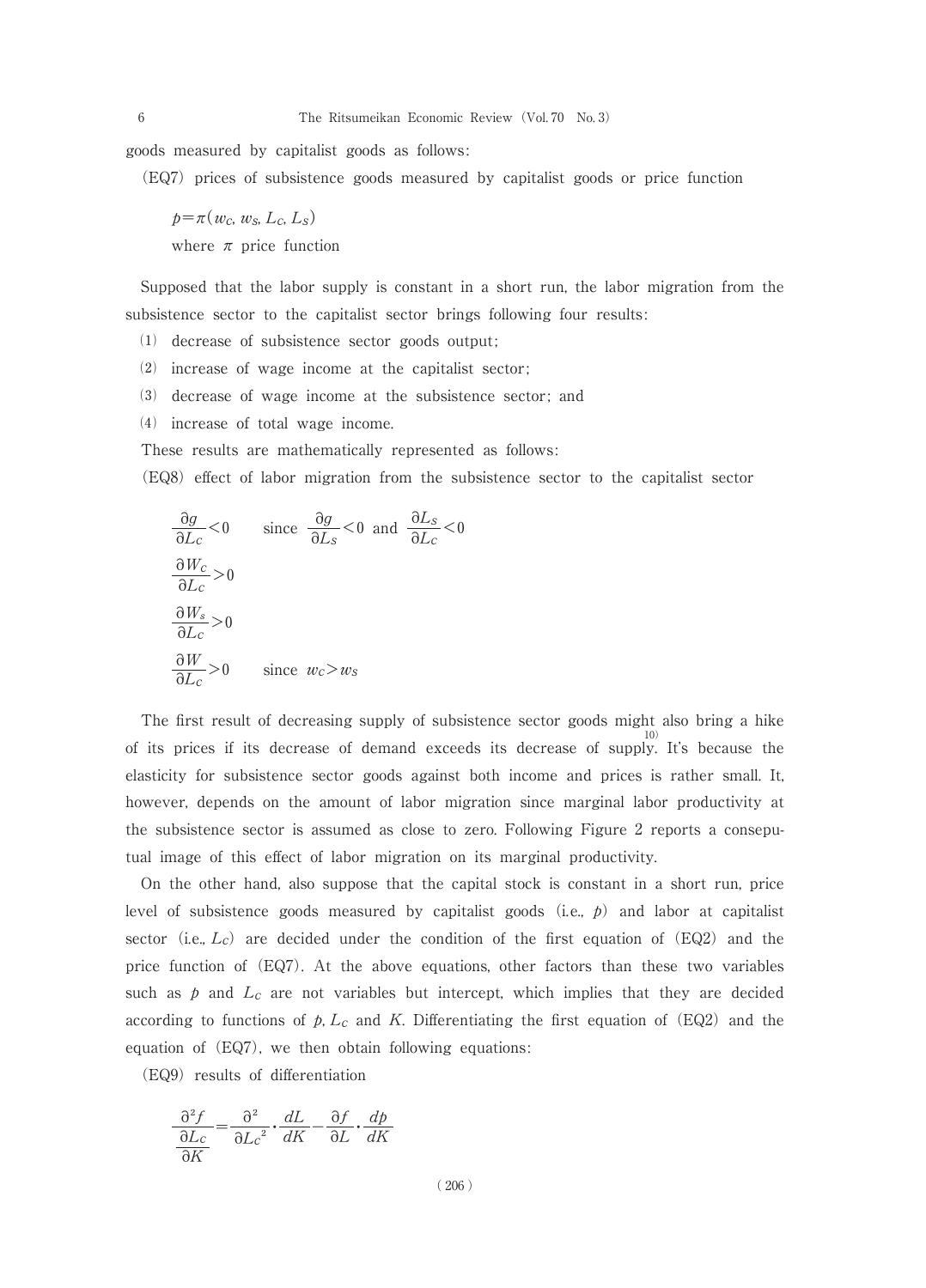$$
\frac{\partial \pi}{\partial L_c} \cdot \frac{dL_c}{dK} - \frac{dp}{dK} = 0
$$



**Figure 2**: Labor and Marginal Productivity/Output at Subsistence Sector

And solving above two equations of (EQ9) on  $\frac{dp}{dK}$ , we then obtain the results that capital accumulation has a positive differential coefficient on subsistence sector goods prices 11) under the condition of sizable labor migration as follows:

(EQ10) effect of capital accumulation on subsistence goods price

$$
\frac{dp}{dK} = \frac{-\frac{\partial \pi}{\partial L_c} \cdot \frac{\partial^2 f}{\partial L_c \partial K}}{\frac{\partial^2 f}{\partial L_c^2} - \frac{\partial f}{\partial L_c} \cdot \frac{\partial \pi}{\partial L_c}} > 0
$$
\nsince  $\frac{\frac{\partial^2 f}{\partial L_c \partial K}}{\frac{\partial^2 f}{\partial L_c \partial K}} > 0$ ,  $\frac{\partial^2 f}{\partial L_c^2} > 0$ , and  $\frac{\partial f}{\partial L_c} > 0$ 

( 207 )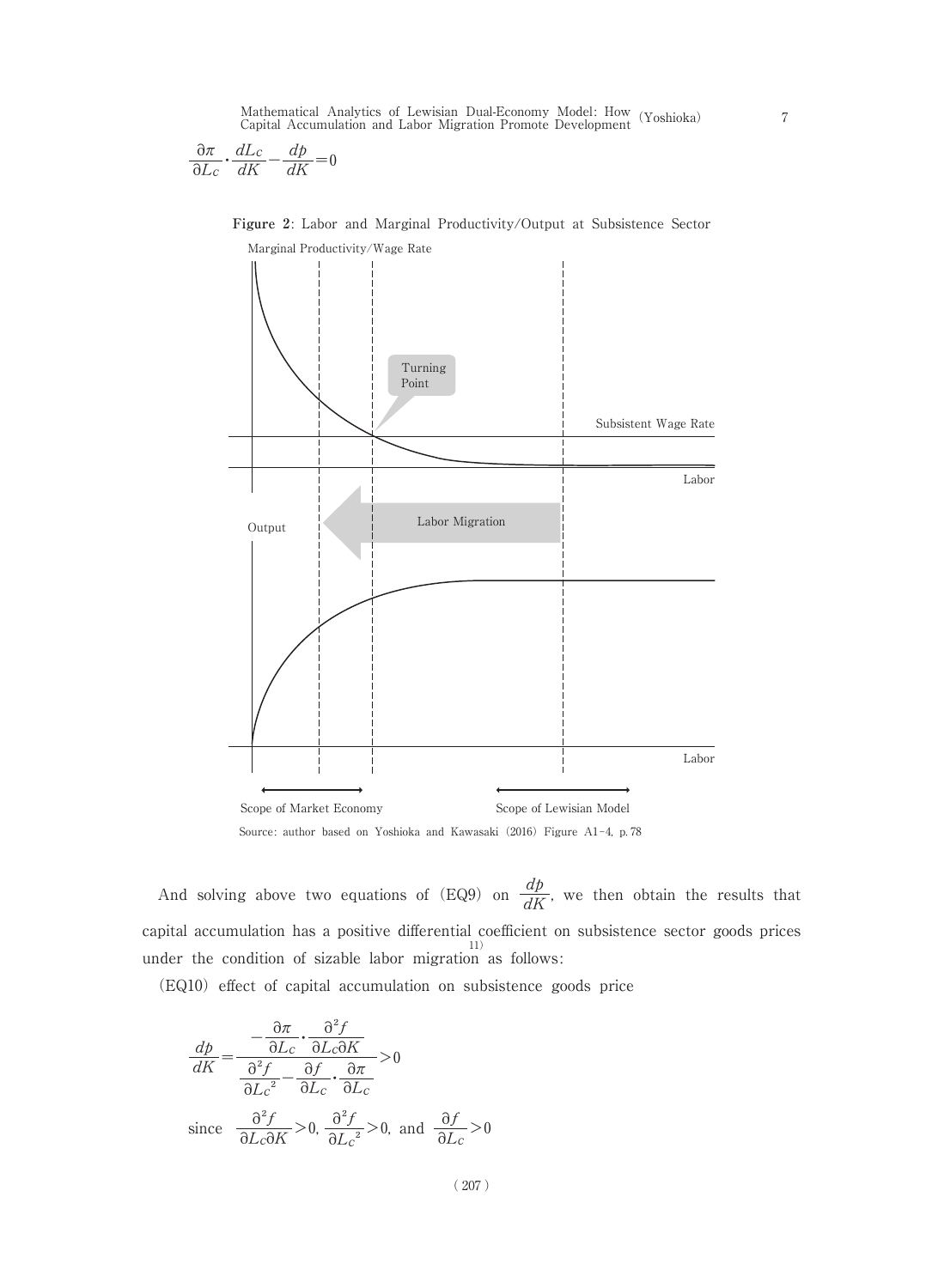And also solving them on  $\frac{dL_c}{dK}$ , we then obtain the results that capital accumulation, of course, has a positive differential coefficient on labor at the capitalist sector as follows : (EQ11) effect of capital accumulation on labor at capitalist sector

$$
\frac{dL_c}{dK} = \frac{-\frac{\partial^2 f}{\partial L_c \partial K}}{\frac{\partial^2 f}{\partial L_c^2} - \frac{\partial f}{\partial L_c} \cdot \frac{\partial \pi}{\partial L_c}} > 0
$$
\nsince  $\frac{\partial^2 f}{\partial L_c \partial K} > 0$ ,  $\frac{\partial^2 f}{\partial L_c^2} > 0$ , and  $\frac{\partial f}{\partial L_c} > 0$ 

These mathematical equations naturally represent that capital accumulation at capitalist sector leads to following results:

 $(1)$  hike of the subsistence sector goods prices; and

⑵ increase of labor at the capitalist sector.

In addition, focusing on the first equation of (EQ3), we then find out follows:

(EQ12) investment or capital accumulation

$$
\frac{dK}{dt} = rK - \mu K = \frac{\partial f}{\partial K} K - \mu K
$$
  
or 
$$
\frac{dK}{K} = \frac{\partial f}{\partial K} - \mu
$$

The left hand of the second equation of (EQ12) reports growth rate of capital accumulation. When the benefit rate or the marginal productivity of capital exceeds the depreciation rate the capitalist sector grows naturally. However, since it is also usually assumed that  $\frac{\partial^2 f}{\partial K^2}$  < 0, capital accumulation stops after marginal productivity of capital falling below the depreciation rate. The biggest problem is when it stops, after labor has migrated enough 12) to pull up wage rate at the subsistence sector to exceed the subsistence level or before ?

Another important viewpoint is related to labor, or population that strongly correlates labor. The higher the growth rate of population is, the more labor migration from the subsistence sector to capitalist sector is required for pulling up marginal productivity of labor at the subsistence sector or ʻtake-off.' From this perspective, population growth must be within moderate limits, and a population explosion is not desirable for economic development.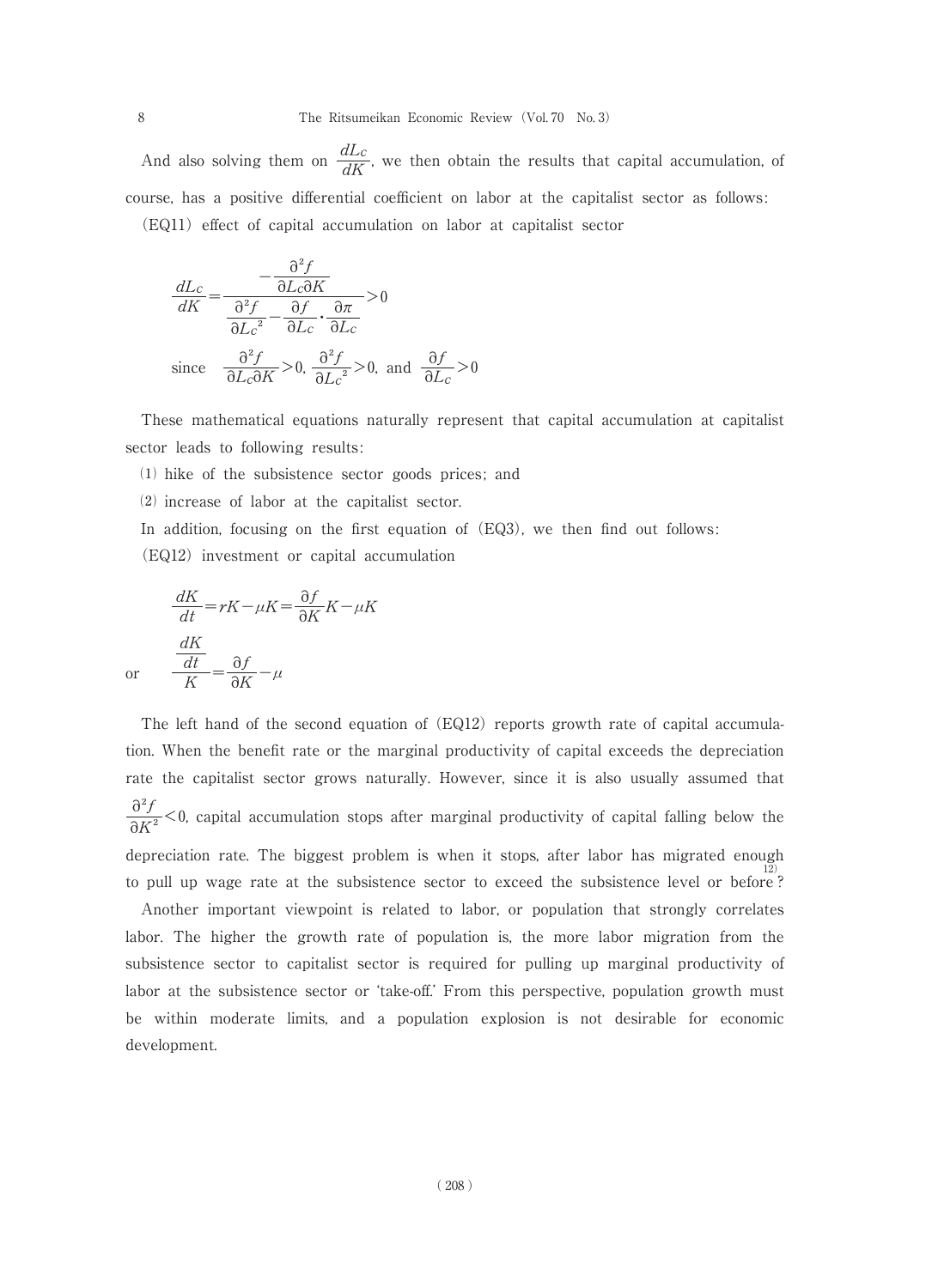## 5. Conclusion

The theoretical dual-economy model for economic development analyzed in this study is very preliminary so far. A further investigation would be required. One of the most required viewpoints for expansion of this model is to include foreign sector that might provide net import (or aid) and foreign direct investment that contributes to capital accumulation to a great extent. Apart from this, it is appropriate to point out that following two respects seem important for economic development or ʻtake-off.'

- ⑴ to promote capital accumulation, in particular introduction of high productivity capital; and
- ⑵ to encourage smooth labor migration from the subsistence sector to the capitalist sector with modest population growth.



Figure 3: Conditional Correlation Between Growth and Total Aid, 1960-2000

Some literatures on development economics dealing with the Official Development Assistance (ODA) suggest that ODA has little effect on growth. For example, Figure 3 quoted from Rajan and Subramanian (2008) insists that they found somehow negative correlation between growth and total aid. However, we can also derive some implication for ODA policies to developing countries from the perspective of Lewisian dual-economy model as follows :

⑴ ODA must help promoting both capital accumulation and labor migration in developing countries; and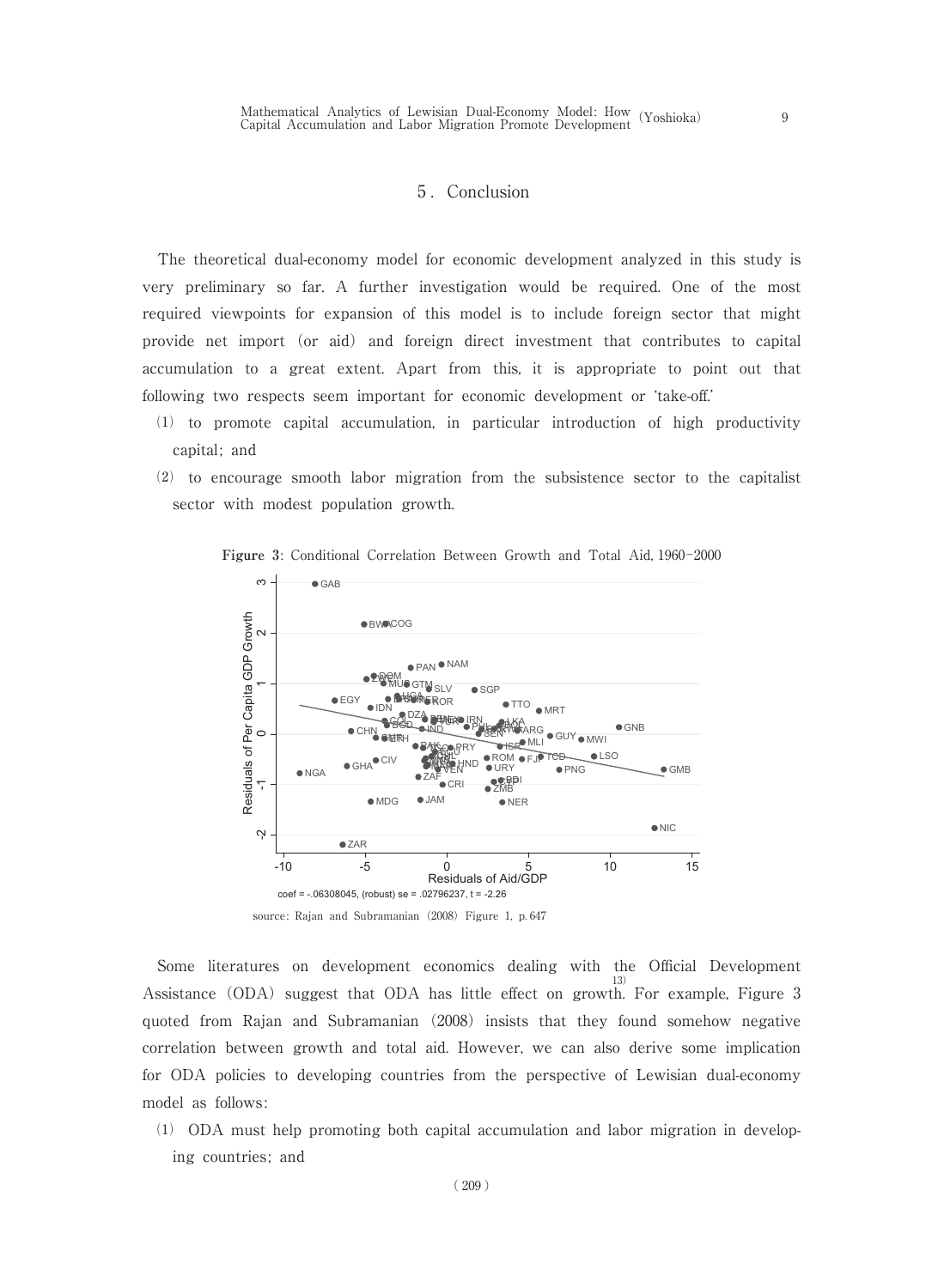⑵ ODA is also required to prevent decrease of the subsistence sector output when sizable labor migration is going on or after it has finished while ODA for subsistence sector before it might discourage autonomous labor migration from the subsistence sector to the capitalist sector.



Finally, after the World War II, Japan experienced high-growth period in 1950s and 60s. entering to so-called stable growth period after the oil crises, but Japan's growth rate declined to a considerable extent as Figure 4 depicts. And in the 21st century, Japan's growth seems to have disappeared. Related to this Japan's growth, Ohkita (2010) examines the reasons why Japan's rapid growth in the 1950s and 1960s was a one-time event. As well as Japan, some developed countries also enjoyed high growth period after the war. In the case of France, Fourastié (1979) describes it very clearly. When we adopt this Lewisian dual-economy model for early development stage, this question of Ohkita (2010) could be easily answered. Many economists would agree that the large-scale labor migration, as assumed in the Lewisian model, occurs only once in a long period of economic history.

#### **Notes**

- 1) Mankiw et al. (1992) and Rappaport (2006) strongly insist of this point.
- 2) Leamer (1987) doesn't take dual-economy model but explores three-factor model.
- 3) Jorgenson (1961) suggests that this assumption is not necessarily required for development analysis.
- 4) Sen (1966) includes some examples without labor surplus.
- 5) FDI (foreign direct investment) and/or ODA (official development assistance) could be included as a resource of investment. This paper, however, excludes them for simplification.
- 6) The suffixes C and S denote the capitalist and subsistence sectors, respectively (same below).
- 7) The output at the subsistence sector depends only on labor.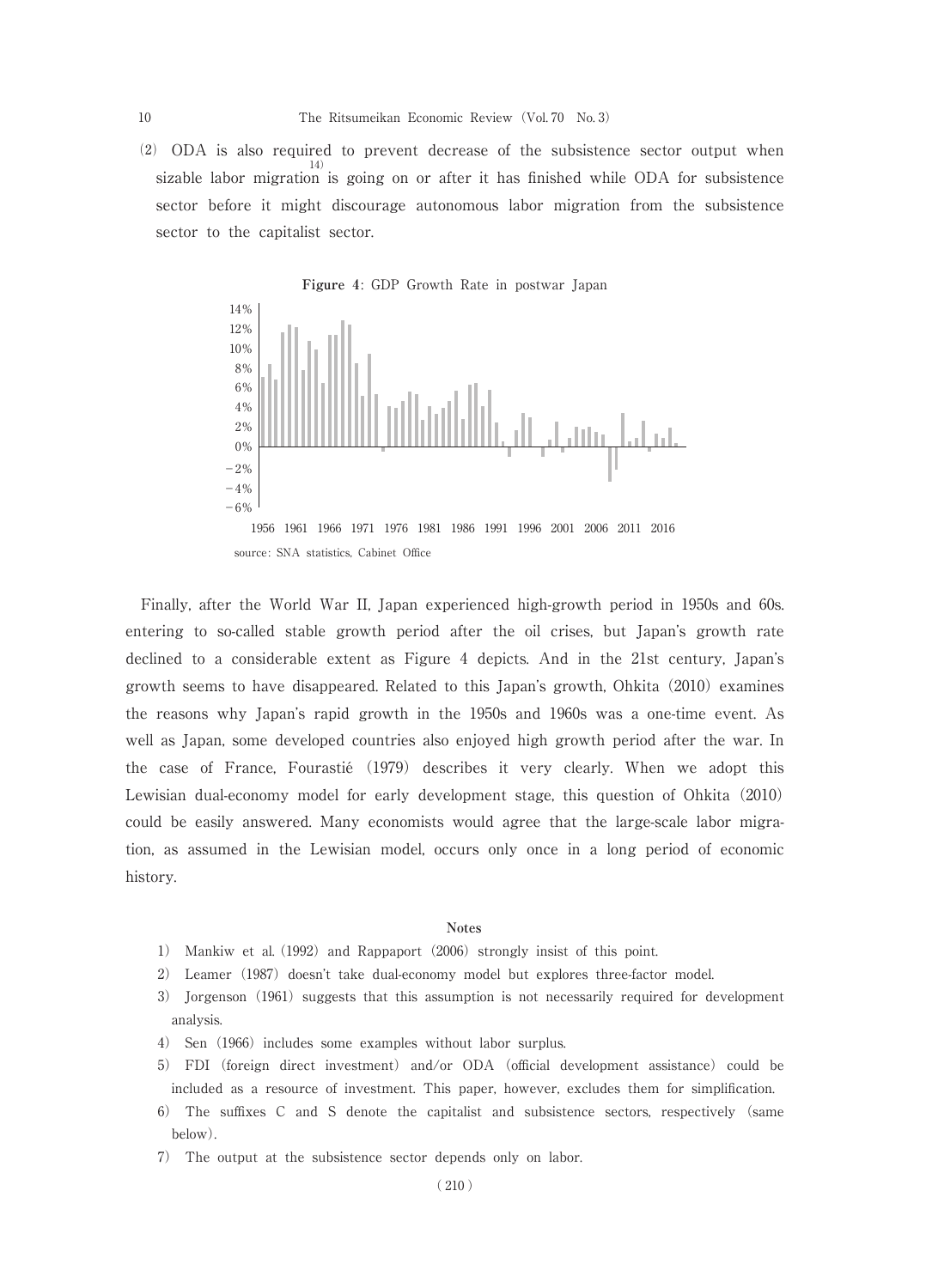Mathematical Analytics of Lewisian Dual-Economy Model: How Mathematical Analytics of Lewisian Dual-Economy Model: How (Yoshioka) 11<br>Capital Accumulation and Labor Migration Promote Development

- 8) The wage rate at both sectors is measured by the subsistence sector goods prices according to the assumption (7).
- 9) Investment or capital accumulation is carried out only in the capitalist sector.
- 10) This implies the possibility that  $\frac{\partial \pi}{\partial L_c} > 0$  could be satisfied.
- 11) Here, "sizable labor migration" means that it satisfies  $\frac{\partial \pi}{\partial L_c} > 0$ .
- 12) Of course, when labor migration pulls up wage at the subsistence sector up to its marginal productivity, this sector is no longer subsistent. Due to assumptions and definitions of Lewisian model, this economy has already succeeded in ʻtake-off.' Moreover, from a historical viewpoint, no economy has so far reached at this stage that capital accumulation ceases.
- 13) Other than Rajan and Subramanian (2008), Doucouliagos and Paldam (2009) also have the same opinion.
- 14) Here, I use "sizable labor migration" such that brings decrease of subsistence sector goods output. See also endnote10.

#### **References**

- Banerjee, Abhijit V. and Andrew F. Newman (1996) "A Dual-Economy Model of Modernization and Development," Development Discussion Paper No. 531, Harvard Institute for International Development, Harvard University, 1996
- Doucouliagos, Hristos and Martin Paldam (2009) "The Aid Effectiveness Literature : The Sad Results of 40 Years of Research," Journal of Economic Surveys 23(3), July 2009, pp. 433-461
- Emerson, Patrick M. (2002) "Corruption and Industrial Dualism in Less Developed Countries," Journal of International Trade and Economic Development  $11(1)$ , 2002, pp. 63-76

Fourastié, Jean (1979) Les Trente Glorieuses, ou la révolution invisible de 1946 à 1975, Fayard

- Freeman, Richard B. and David L. Lindauer (1999) "Why Not Africa ?" NBER Working Paper No. 6942, 1999
- Goodfriend, Marvin and John McDermott (1995) "Early Development," American Economic Review  $85(1)$ , 1995, pp. 116-33
- Harris, John R. and Michael P. Todaro (1970) "Migration, Unemployment and Development : A Two-Sector Analysis," American Economic Review  $60(1)$ , 1970, pp. 126-42
- IMF (2021) World Economic Outlook Update, July 2021 https://www.imf.org/en/Publications/WEO/Issues/2021/07/27/world-economic-outlook-update-july-2021 accessed on Sep. 1, 2021
- Jorgenson, Dale W. (1961) "The Development of a Dual Economy," *Economic Journal 71*, 1961, pp.  $309 - 34$
- Leamer, Edward E. (1987) "Paths of Development in the Three-Factor, n-Good General Equilibrium Model," Journal of Political Economy  $95(5)$ , 1987, pp. 961-99
- Lewis, W. Arthur (1954) "Economic Development with Unlimited Supply of Labor," The Manchester School of Economic and Social Studies 22, 1954, pp. 139-91; reprinted in A.N. Agarwala and S. P. Singh (eds.) The Economics of Underdevelopment, Oxford University Press, 1963
- Mankiw, N. Gregory, David Romer and David N. Weil (1992) "A Contribution to the Empirics of Economic Growth," Quarterly Journal of Economics 107(2), 1992, pp. 407-37
- Ohkita, Yoichi (2010) *Economy of Postwar Japan*, Toyo Keizai, 2010 [in Japanese, 『戦後日本経済 論』]